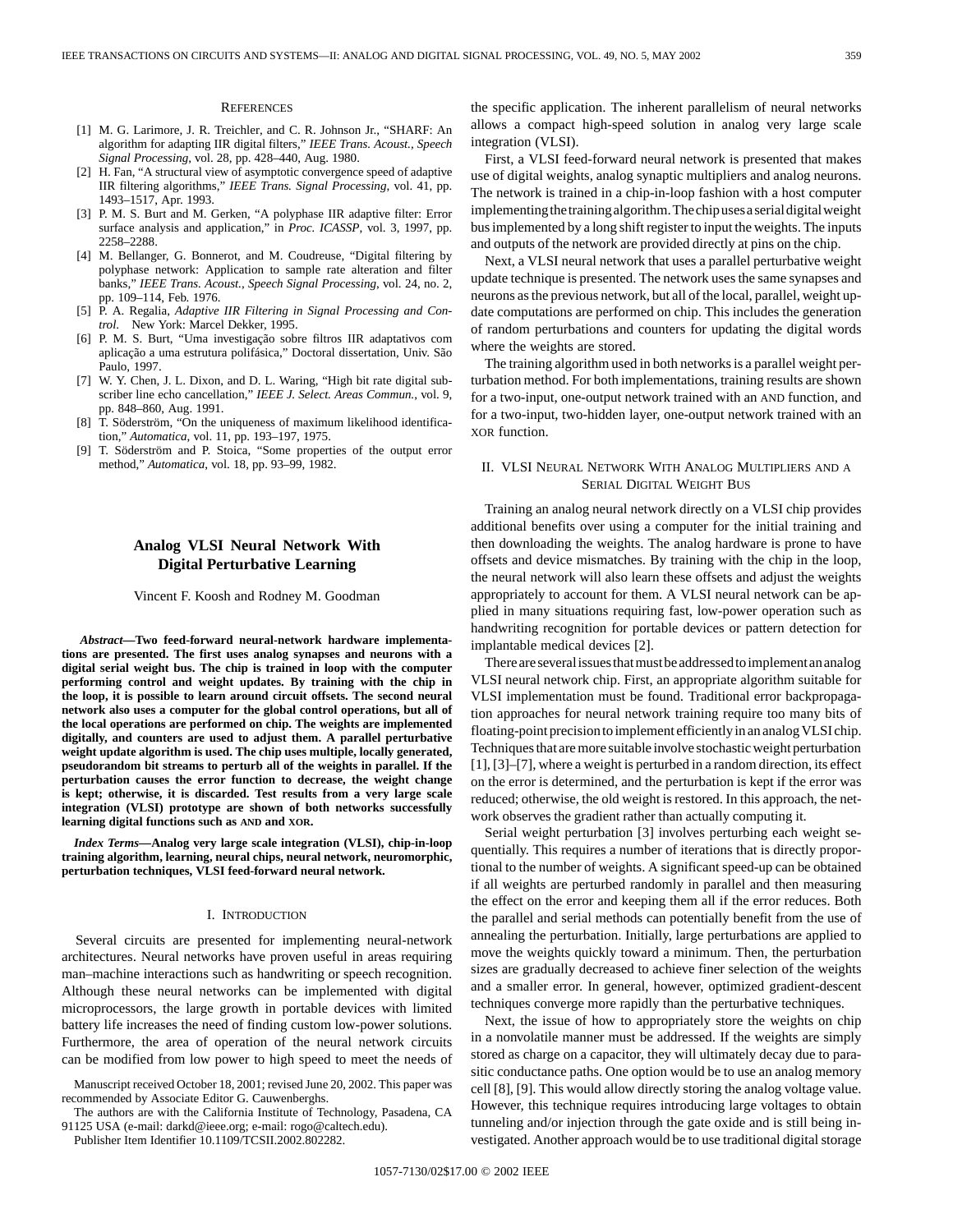

Fig. 1. Binary weighted current source circuit.

with EEPROMs. This would then require having one analog-to-digital (A/D) converter and one digital-to-analog (D/A) converter (A/D/A converters) for the weights. A single A/D/A converter would only allow a serial weight perturbation scheme that would be slow. A parallel scheme, which would perturb all weights at once, would require one A/D/A per weight. This would be faster, but would require more area. One alternative would remove the A/D requirement by replacing it with a digital counter to adjust the weight values. This would then require one digital counter and one D/A per weight.

#### *A. Synapse*

A small synapse with one D/A per weight can be achieved by first making a binary weighted current source (Fig. 1) and then feeding the binary weighted currents into diode connected transistors to encode them as voltages. These voltages are then fed to transistors on the synapse to convert them back to currents. Thus, many D/A converters are achieved with only one binary weighted array of transistors. It is clear that the linearity of the D/A will be poor because of matching errors between the current source array and synapses which may be located on opposite sides of the chip. This is not a concern because the network will be able to learn around these offsets.

The synapse [2], [6] is shown in Fig. 2. The synapse performs the weighting of the inputs by multiplying the input voltages by a weight stored in a digital word denoted by b0–b5. The sign bit, b5, changes the direction of current to achieve the appropriate sign.

In the subthreshold region of operation, the transistor equation is given by [10]  $I_d = I_{d0} \exp(\kappa V_{gs}/U_t)$  and the output of the synapse is given by [2], [10] the subthreshold region of operation, the transistor equals<br>  $\sum_{i=1}^{N} \sum_{i=1}^{N} \sum_{j=1}^{N} \sum_{j=1}^{N} \sum_{j=1}^{N} \sum_{j=1}^{N} \sum_{j=1}^{N} \sum_{j=1}^{N} \sum_{j=1}^{N} \sum_{j=1}^{N} \sum_{j=1}^{N} \sum_{j=1}^{N} \sum_{j=1}^{N} \sum_{j=1}^{N} \sum_{j=1}^{N} \sum_{j=1}^{N$ 

$$
\Delta I_{\text{out}} = I_{\text{out+}} - I_{\text{out-}} = WI_0 \tanh\left(\frac{\kappa(V_{\text{in+}} - V_{\text{in-}})}{2U_t}\right)
$$

where  $W$  is the weight of the synapse encoded by the digital word and  $I_0$  is the least significant bit (LSB) current. Thus, in the subthreshold linear region, the output is approximately given by

$$
\Delta I_{\text{out}} \approx g_m \Delta V_{\text{in}} = \frac{\kappa I_0}{2U_t} W \Delta V_{\text{in}}.
$$

In the above threshold regime, the transistor equation in saturation is approximately given by  $I_D \approx K(V_{gs} - V_t)^2$ . The synapse output is no longer described by a simple tanh function, but is nevertheless still sigmoidal with a wider "linear" range. In the above threshold linear region, the output is approximately given by

$$
\Delta I_{\text{out}} \approx g_m \Delta V_{\text{in}} = 2\sqrt{K I_0} \sqrt{W} \Delta V_{\text{in}}.
$$

It is clear that above threshold, the synapse is not doing a pure weighting of the input voltage. However, since the weights are learned on chip, they will be adjusted accordingly to the necessary value. Furthermore, it is possible that some synapses will operate below threshold while others above, depending on the choice of LSB current. Again, on-chip learning will be able to set the weights to account for these different modes of operation.



Fig. 2. Synapse circuit.



Fig. 3. Synapse differential output current as a function of differential input voltage for various digital weight settings.

Fig. 3 shows the differential output current of the synapse as a function of differential input voltage for various digital weight settings. The input current of the binary weighted current source was set to 100 nA.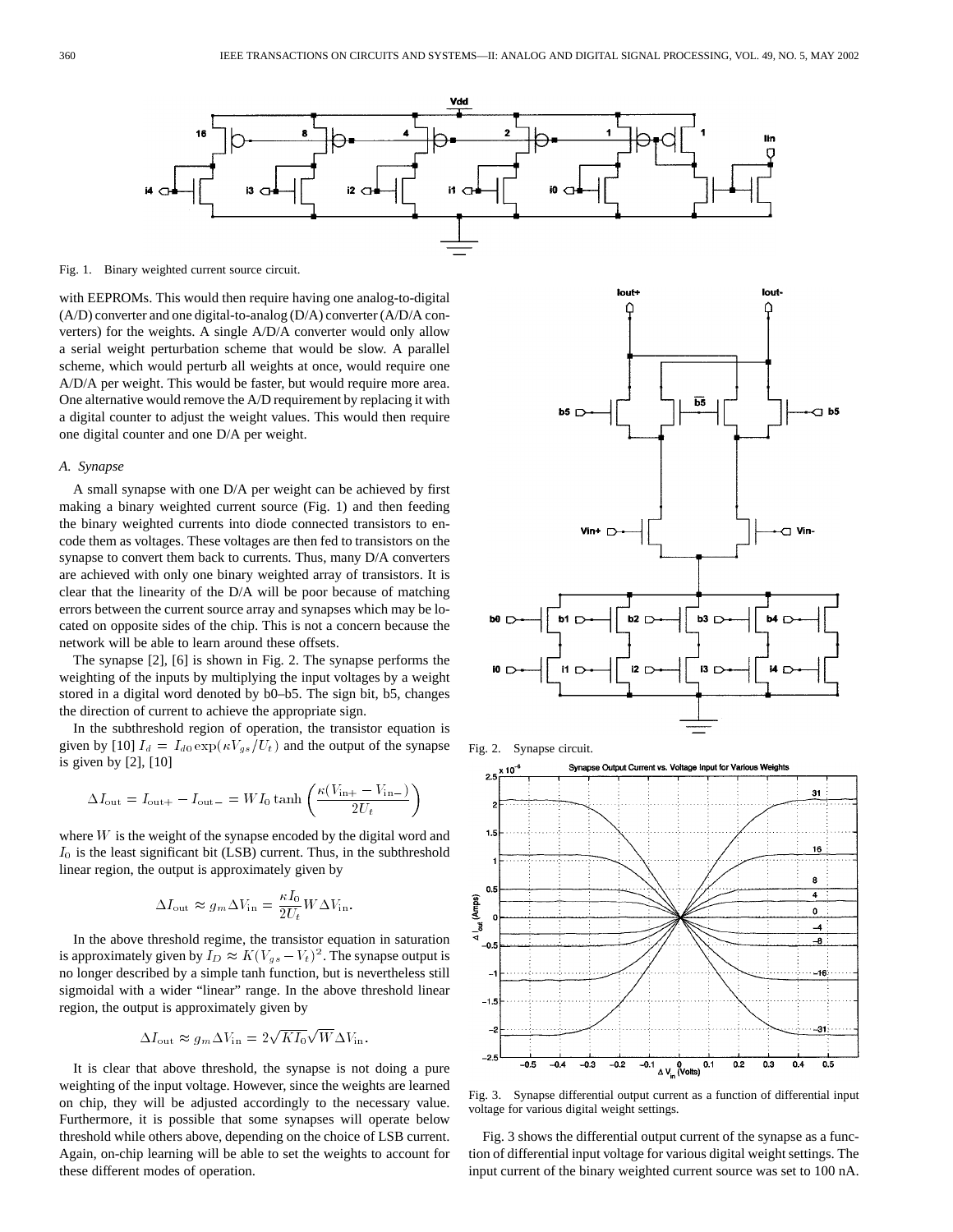

Fig. 4. Neuron circuit.

The output currents range from the subthreshold region for the smaller weights to the above threshold region for the large weights. All of the curves show their sigmoidal characteristics. Furthermore, it is clear that the width of the linear region increases as the current moves from subthreshold to above threshold. For the smaller weights,  $W = 4$ , the linear region spans only approximately 0.2 V–0.4 V. For the largest weights,  $W = 31$ , the linear range has expanded to roughly 0.6 V–0.8 V. As was discussed previously, when the current range moves above threshold, the synapse does not perform a pure linear weighting. The largest synapse output current is not 3.1  $\mu$ A as would be expected from a linear weighting of  $31 \times 100$  nA, but a smaller number. Notice that the zero crossing of  $\Delta I_{\text{out}}$  occurs slightly positive of  $\Delta V_{\text{in}} = 0$ . This is a circuit offset that is primarily due to slight W/L differences of the differential input pair of the synapse, and it is caused by minor fabrication variations.

# *B. Neuron*

The synapse circuit outputs a differential current that will be summed in the neuron circuit shown in Fig. 4. The neuron circuit performs the summation from all of the input synapses. The neuron circuit then converts the currents back into a differential voltage feeding into the next layer of synapses. Since the outputs of the synapse will all have a common mode component, it is important for the neuron to have common mode cancelation [2]. Since one side of the differential current inputs may have a larger share of the common mode current, it is important to distribute this common mode to keep both differential currents inputs may have a larger share of the common mode current, it is impor-<br>tant to distribute this common mode to keep both differential currents<br>within a reasonable operating range. If  $\Delta I = I_{in+} - I_{in-} = I_{in+a} -$ <br> $I_{in-a}$  and  $2I_{\text{cm}_{\text{d}}}$ , then the neuron circuit ensures that  $I_{\text{in}_{\text{d}}} = I_{\text{in}_{\text{d}}} - I_{\text{cm}}/2 =$  $I_{\text{in}-\text{d}}$  and  $I_{\text{cm}} = (I_{\text{in}+} + I_{\text{in}-})/2 = (I_{\text{in}+d} + I_{\text{in}-d} + 2I_{\text{cm}d})/2 = 2I_{\text{cm}d}$ , then the neuron circuit ensures that  $I_{\text{in}+d} = I_{\text{in}+} - I_{\text{cm}}/2 = \Delta I/2 + I_{\text{cm}}/2 = \Delta I/2 + I_{\text{cm}}/2$ .<br>
If the  $\Delta I$  is o

may begin to cutoff and the previous equations would not exactly hold;

however, the current cutoff is graceful and should not normally affect performance. With the common mode signal properly equalized, the differential currents are then mirrored into the current-to-voltage transformation stage. This stage effectively takes the differential input currents and uses a transistor in the triode region to provide a differential output. This stage will usually be operating above threshold, because the  $V_{\text{offset}}$  and  $V_{\text{cm}}$  controls are used to ensure that the output voltages are approximately mid-rail. This is done by simply adding additional current to the diode connected transistor stack. Having the outputs mid-rail is important for proper biasing of the next stage of synapses. The above threshold transistor equation in the triode region is given by  $I_d = 2K(V_{gs} - V_t - V_{ds}/2)V_{ds} \approx 2K(V_{gs} - V_t)V_{ds}$  for small enough  $V_{ds}$ , where  $K = \mu C_{\text{ox}} W/L$ . If  $K_1$  denotes the prefactor of the cascode transistor and  $K_2$  denotes the same for the transistor with gate  $V_{\text{out}}$ , the voltage output of the neuron will then be given by

$$
V_{\text{out}} = \frac{I_{\text{in}}}{2K_2(V_{\text{gain}} - V_t) - 2\sqrt{\frac{K_2^2}{K_1}I_{\text{in}}}} + V_t
$$

which for  $K_1 = K_2$  converts to

$$
V_{\text{out}} = \frac{I_{\text{in}}}{2K(V_{\text{gain}} - V_t) - 2\sqrt{KI_{\text{in}}}} + V_t.
$$

For small input current  $I_{\text{in}}$ , the effective resistance is

$$
R \approx \frac{1}{2K(V_{\rm gain} - V_t)}.
$$

Thus, it is clear that  $V_{\text{gain}}$  can be used to adjust the effective gain of the stage.

Fig. 5 shows how the neuron differential output voltage  $\Delta V_{\rm out}$  varies as a function of differential input current for several values of  $V_{\text{gain}}$ . The neuron shows fairly linear performance with a sharp bend on either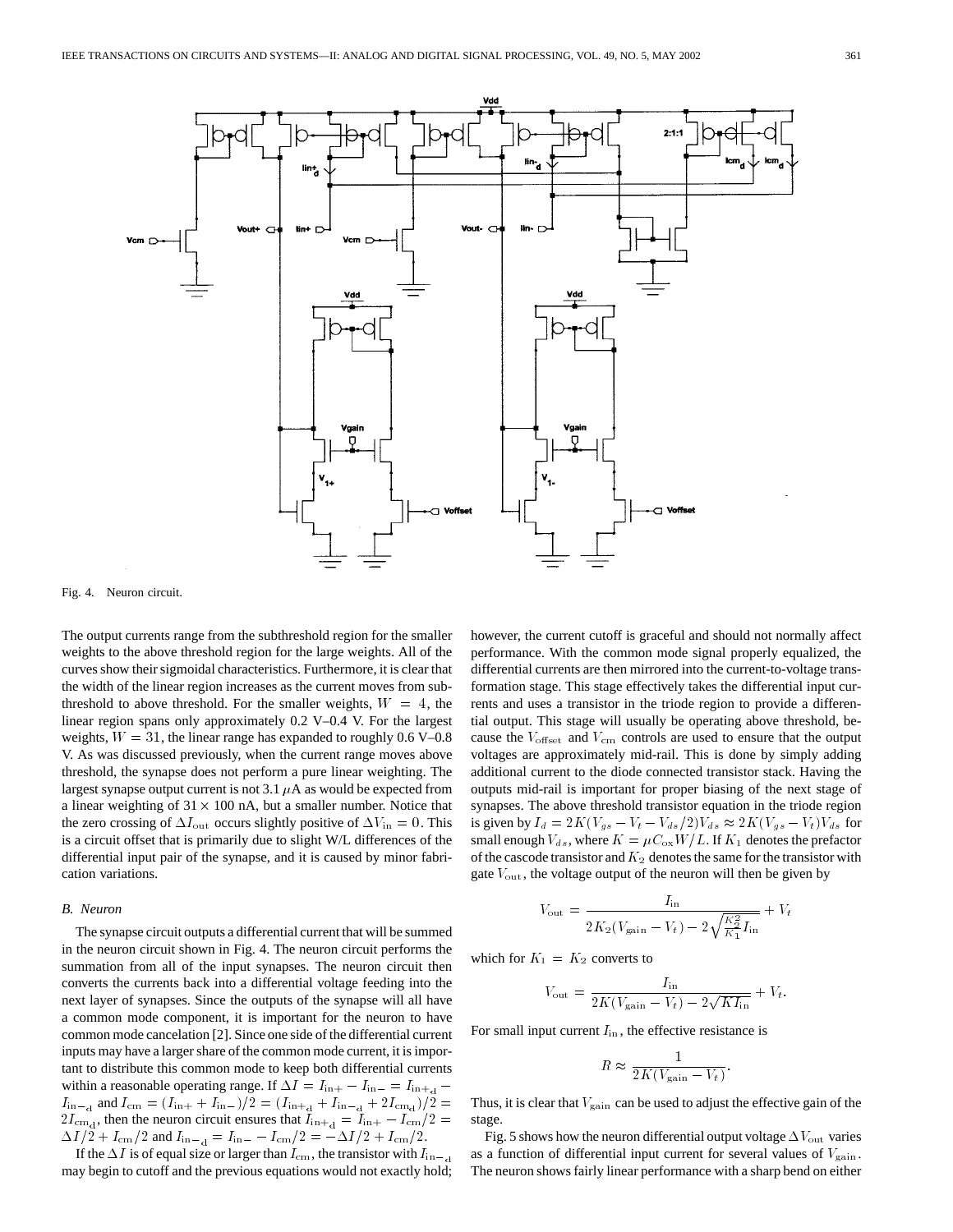

Fig. 5. Neuron differential output voltage,  $\Delta V_{\rm out}$ , as a function of  $\Delta I_{\rm in}$ , for various values of  $V_{\rm gain}.$ 



Fig. 6. Neuron positive output,  $V_{\text{out}+}$ , as a function of  $\Delta I_{\text{in}}$ , for various values of  $V_{\text{offset}}$ .

side of the linear region. This sharp bend occurs when one of the two linearized, diode connected transistors with gate attached to  $V_{\text{out}}$  turns OFF.

Fig. 6 displays only the positive output  $V_{\text{out+}}$  of the neuron. The diode connected transistor, with gate attached to  $V_{\text{out+}}$  turns OFF where the output goes flat on the left side of the curves. This corresponds to the left bend point in Fig. 5. The baseline output voltage corresponds roughly to  $V_{\text{offset}}$ , however, as  $V_{\text{offset}}$  increases in value, its ability to increase the baseline voltage is reduced because of the cascode transistor on its drain. At some point, especially for small values of  $V_{\text{gain}}$ , the  $V_{\text{cm}}$ transistor becomes necessary to provide additional offset. Overall, the neuron shows very good linear current-to-voltage conversion with separate gain and offset controls.

# *C. Feed-forward Network*

Using the synapse and neuron circuit building blocks, it is possible to construct a multilayer feed-forward neural network. A serial weight bus is used to apply weights to the synapses. The weight bus merely



Fig. 7. Parallel perturbative algorithm.

consists of a long shift register to cover all of the possible weight and threshold bits. The input to the serial weight bus comes from a host computer which implements the learning algorithm.

Note that the nonlinear squashing function is actually performed in the next layer of synapse circuits rather than in the neuron as in a traditional neural network. This is equivalent as long as the inputs to the first layer are kept within the linear range of the synapses. However, equivalence is unnecessary as long as the chip is trained in the loop. Also, for digital functions, the inputs need not be constrained as the synapses will pass roughly the same current regardless of whether the digital inputs are at the flat part of the synapse curve near the linear region or all the way at the end of the flat part of the curve. Furthermore, for nondifferential digital signals, it is possible to simply tie the negative input to mid-rail and apply the standard digital signal to the positive synapse input. The biases, or thresholds, for each neuron are simply implemented as synapses tied to fixed bias voltages. The biases are learned in the same way as the weights.

Also, depending on the type of network outputs desired, additional circuitry may be needed for the final squashing function. For example, if a roughly linear output is desired, the differential output can be taken directly from the neuron outputs. In the current implementation, a differential to single ended converter is placed on the output neuron. The gain of this converter determines the size of the linear region for the final output. Normally, during training, a somewhat linear output with low gain is desired to have a reasonable slope to learn the function on. However, after training, it is possible to take the output after a dual inverter digital buffer to get a strong standard digital signal to send off-chip or to other sections of the chip.

## *D. Training Algorithm*

The neural network is trained by using a parallel perturbative weight update rule [1]. The perturbative technique requires generating random weight increments to adjust the weights during each iteration. These random perturbations are then applied to all of the weights in parallel. In batch mode, all input training patterns are applied and the error is accumulated. This error is then checked to see if it was higher or lower than the unperturbed iteration. If the error is lower, the perturbations are kept, otherwise they are discarded. This process repeats until a sufficiently low error is achieved. An outline of the algorithm is given in Fig. 7. Since the weight updates are calculated offline, other suitable algorithms may also be used. For example, it is possible to apply an annealing schedule wherein large perturbations are initially applied and gradually reduced as the network settles.

## *E. Test Results*

A chip implementing the above circuits was fabricated in a  $1.2$ - $\mu$ m CMOS process [11]. All synapse and neuron transistors were 3.6  $\mu$ m/3.6  $\mu$ m to keep the layout small. The unit size current source transistors were also 3.6  $\mu$ m/3.6  $\mu$ m. An LSB current of 100 nA was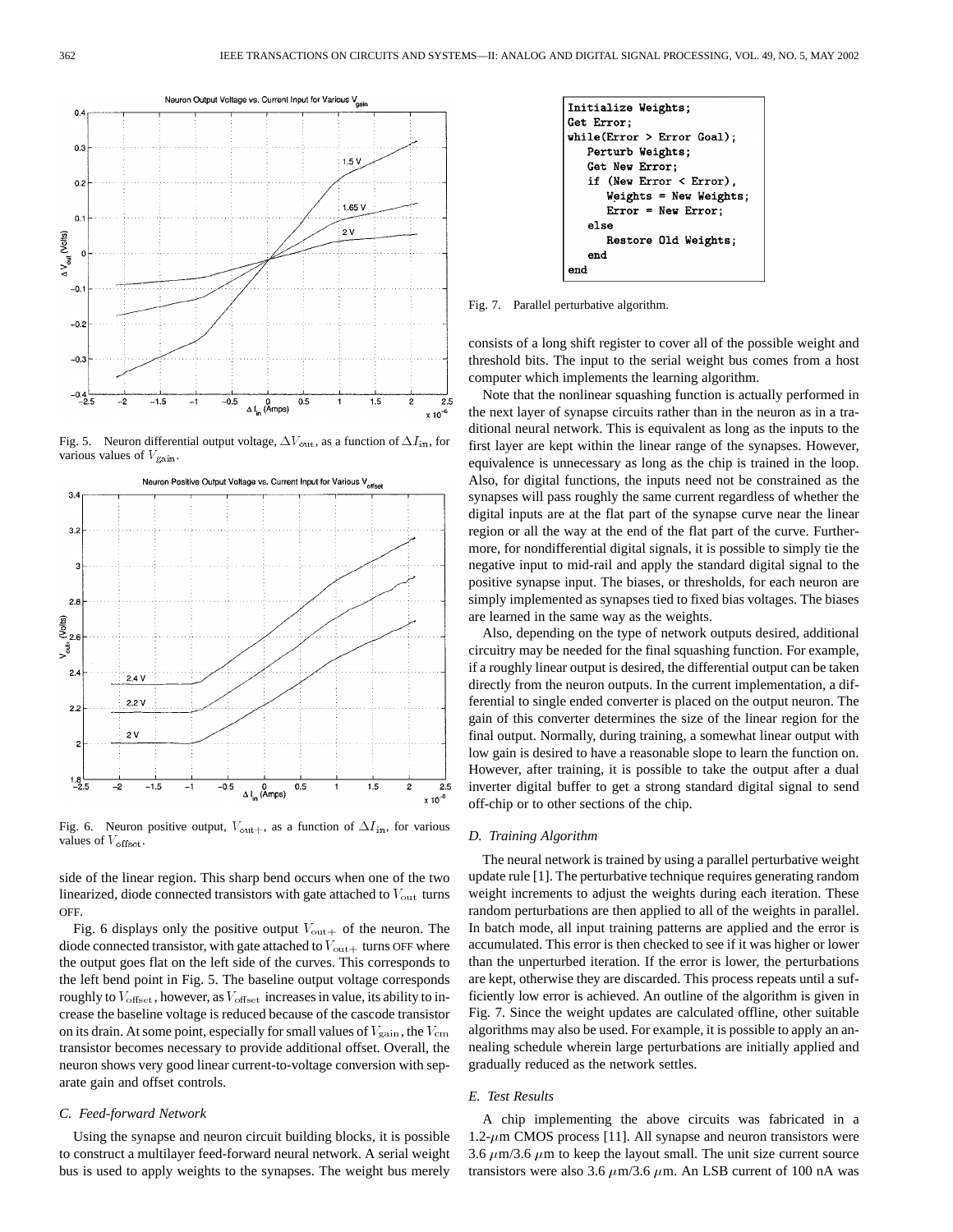

Fig. 8. Training of a 2 : 1 network with AND function.



Fig. 9. Training of a  $2:2:1$  network with XOR function starting with small random weights.

chosen for the current source. The above neural network circuits were trained with some simple digital functions such as two-input AND and two-input XOR. The results of some training runs are shown in Figs. 8 and 9. As can be seen from the figures, the network weights slowly converge to a correct solution. Since the training was done on digital functions, a differential to single-ended converter was placed on the output of the final neuron. This was simply a five-transistor transconductance amplifier. The error voltages were calculated as a total sum voltage error over all input patterns at the output of the transconductance amplifier. Since  $V_{dd}$  was 5 V, the output would only easily move to within about 0.5 V from  $V_{dd}$  because the transconductance amplifier had low gain. Thus, when the error gets to around 2 V, it means that all of the outputs are within about 0.5 V from their respective rail and functionally correct. A double inverter buffer can be placed at the final output to obtain good digital signals. At the beginning of each of the training runs, the error voltage starts around or over 10 V indicating that at least two of the input patterns give an incorrect output.

Fig. 8 shows the results from a two-input, one-output network learning an AND function. This network has only two synapses and one bias for a total of three weights. The weight values can go from  $-31$  to  $+31$  because of the 6 b D/A converters used on the synapses.

Fig. 9 shows the results of training a two-input, two-hidden unit, one-output network with the XOR function. The weights are initialized as small random numbers. The weights slowly diverge and the error monotonically decreases until the function is learned. As with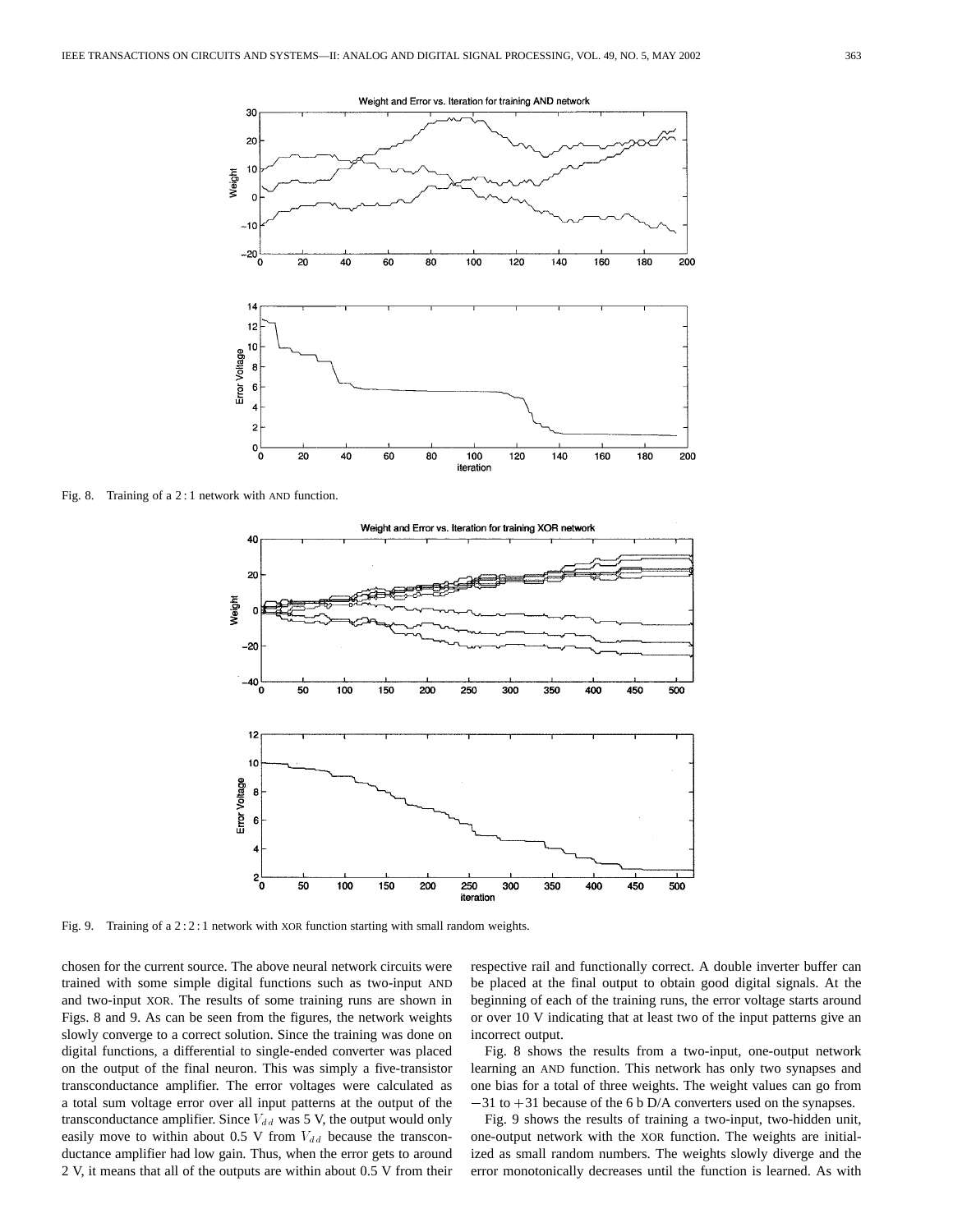

Fig. 10. Network with "ideal" weights chosen for implementing XOR.

gradient techniques, occasional training runs resulted in the network getting stuck in a local minimum.

An ideal neural network with weights appropriately chosen to implement the XOR function is shown in Fig. 10. The inputs for the network getting stuck in a local minimum.<br>An ideal neural network with weights appropriately chosen to implement the XOR function is shown in Fig. 10. The inputs for the network and neuron outputs are chosen to be  $(-1, +1)$ , as op This choice is made because the actual synapses which implement the Find the XOR function is shown in Fig. 10. The inputs for the network<br>and neuron outputs are chosen to be  $(-1, +1)$ , as opposed to  $(0,1)$ .<br>This choice is made because the actual synapses which implement the<br>squashing func are assumed to be hard thresholds. The function computed by each of the neurons is given by  $Out = \text{sgn}((\sum_i W_i X_i) + t)$ . The weights squashing function give maximum outputs of  $+/-I_{\text{out}}$ . The neurons<br>are assumed to be hard thresholds. The function computed by each of<br>the neurons is given by  $Out = \text{sgn}((\sum_i W_i X_i) + t)$ . The weights<br>were chosen to be within  $+31$ , of the actual network. This ideal network would perform perfectly well with smaller weights. For example, all of the input weights could be set to 1 as opposed to 20, and the A and B thresholds would then be set to well with smaller weights. For example, all of the input weights could be set to 1 as opposed to 20, and the A and B thresholds would then function. However, weights of large absolute value within the possible range were chosen (20 as opposed to 1), because small weights would be within the linear region of the synapses. Also, small weights such as function. However, weights of large absolute value within the possible range were chosen (20 as opposed to 1), because small weights would be within the linear region of the synapses. Also, small weights such as  $+/-1$  mig lation was done on the actual circuit using these ideal weights and the outputs were seen to be the correct XOR outputs.

Fig. 11 shows the 2 : 2 : 1 network trained with XOR, but with the initial weights chosen as the mathematically correct weights for the ideal synapses and neurons. Although the ideal weights should, both in theory and based on simulations, start off with correct outputs, the offsets and mismatches of the circuit cause the outputs to be incorrect. However, since the weights start near where they should be, the error goes down rapidly to the correct solution. This is an example of how a more complicated network could be trained on computer first to obtain good initial weights and then the training could be completed with the chip in the loop. Also, for more complicated networks, using a more sophisticated model of the synapses and neurons that more closely approximates the actual circuit implementation would be advantageous for computer pretraining.

### III. PARALLEL PERTURBATIVE VLSI NEURAL NETWORK

A fully parallel perturbative algorithm cannot truly be realized with a serial weight bus, because the act of changing the weights is performed by a serial operation. Thus, it is desirable to add circuitry to allow for parallel weight updates.

First, a method for applying random perturbation is necessary. The randomness is necessary because it defines the direction of search for finding the gradient. Since the gradient is not actually calculated, but observed, it is necessary to search for the downward gradient. It is possible to use a technique which does a nonrandom search. However, since no prior information about the error surface is known, in the worst case a nonrandom technique would spend much more time investigating upward gradients which the network would not follow.

A conceptually simple technique for generating random perturbations would be to amplify the thermal noise of a diode or resistor. Unfortunately, the extremely large value of gain required for the amplifier makes the amplifier susceptible to crosstalk. Any noise generated from neighboring circuits would also get amplified. Since some of this noise may come from clocked digital sections, the noise would become very regular, and would likely lead to oscillations rather than the uncorrelated noise sources that are desired.

Such a scheme was attempted with separate thermal noise generators for each neuron [14]. The gain required for the amplifier was nearly one million and highly correlated oscillations of a few megahertz were observed among all the noise generators. Therefore, another technique is required.

Instead, the random weight increments can be generated digitally with linear feedback shift registers that produce a long pseudorandom sequence. These random bits are used as inputs to a counter that stores and updates the weights. The counter outputs go directly to the D/A converter inputs of the synapses. If the weight updates lead to a reduction in error, the update is kept. Otherwise, an inverter block is activated which inverts the counter inputs coming from the linear feedback shift registers. This has the effect of restoring the original weights. A block diagram of the full neural network circuit function is provided in Fig. 12.

# *A. Multiple Pseudorandom Bit Stream Circuit*

Linear feedback shift registers are a useful technique for generating pseudorandom noise [12], [13]. However, a parallel perturbative neural network requires as many uncorrelated noise sources as there are weights. Unfortunately, an LFSR only provides one such noise source. It is not possible to use the different taps of a single LFSR as separate noise sources because these taps are merely the same noise pattern offset in time and thus highly correlated. One solution would be to use one LFSR with different feedback taps and/or initial states for every noise source required. For large networks with long training times, this approach becomes prohibitively expensive in terms of area and possibly power required to implement the scheme. Another approach [15] builds from a standard LFSR with the addition of an XOR network with inputs coming from the taps of an LFSR and with outputs providing the multiple noise sources. Other approaches involving cellular automata can also be found [16], [17].

Another simplified approach utilizes two counterpropagating LFSRs with an XOR network to combine outputs from different taps to obtain uncorrelated noise [18]. Since the two LFSRs are counterpropagating, the length of the output sequences obtained from the XOR network is equal to the product of the lengths of the two individual LFSR sequences. It is possible to obtain more channels and larger sequence lengths with the use of larger LFSRs. This was the scheme that was ultimately implemented in hardware.

#### *B. Up/Down Counter Weight Storage Elements*

The weights in the network are represented directly as the bits of an up/down digital counter. The output bits of the counter feed directly into the digital input word weight bits of the synapse circuit. Updating the weights becomes a simple matter of incrementing or decrementing the counter to the desired value.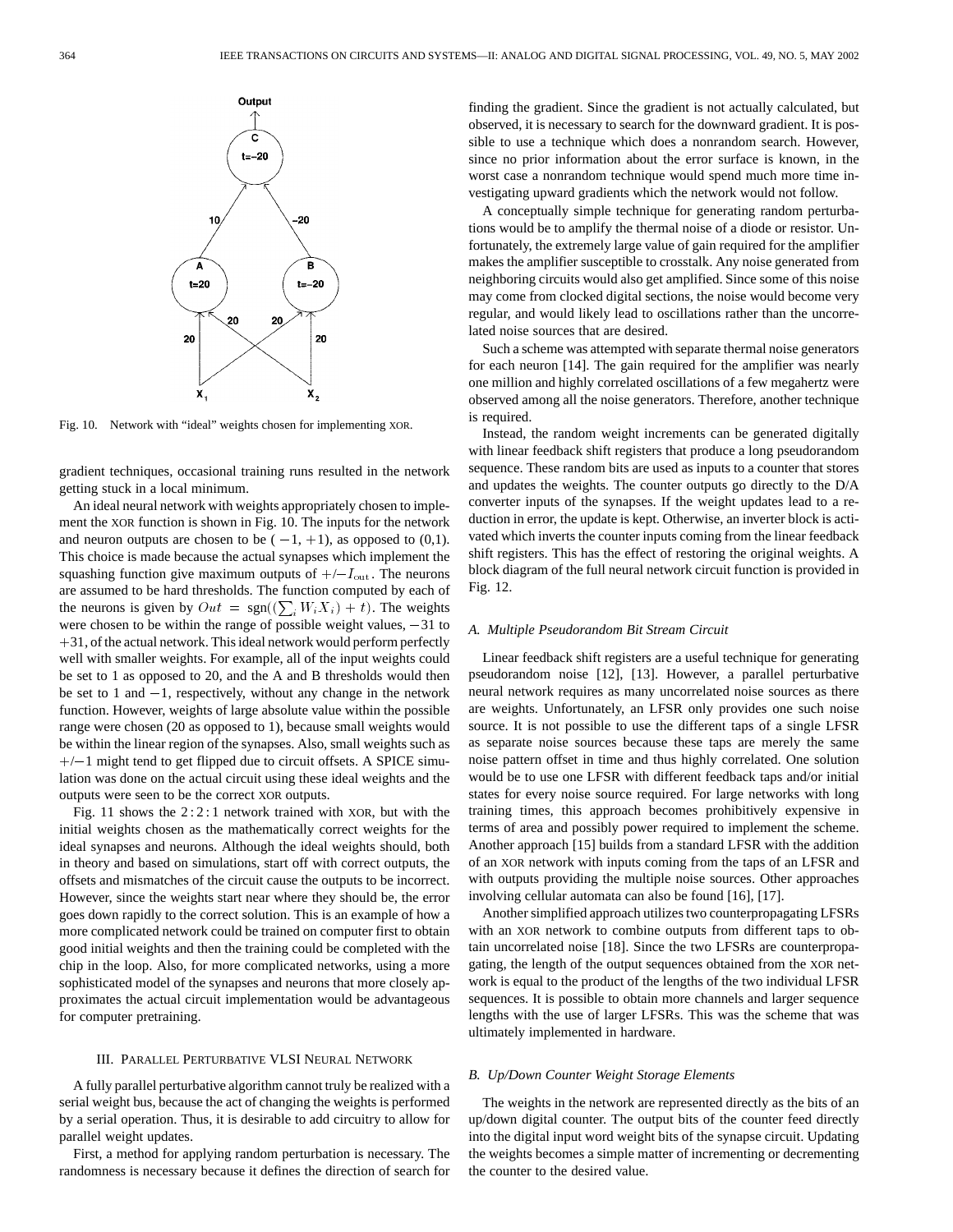

Fig. 11. Training of a 2:2:1 network with XOR function starting with "ideal" weights.



Fig. 12. Block diagram of parallel perturbative neural network circuit.

# *C. Parallel Perturbative Feed-forward Network*

Fig. 12 shows a block diagram of the parallel perturbative neural network circuit operation. The synapse, binary weighted encoder and neuron circuits are the same as those used for the serial weight bus neural network. However, instead of the synapses interfacing with a



Fig. 13. Pseudocode for parallel perturbative learning network.

serial weight bus, counters with their respective registers are used to store and update the weights.

The counter up/down inputs originate in the pseudorandom bit generator and pass through an inverter block. The inverter block is essentially composed of pass gates and inverters. If the invert signal is low, the bit passes unchanged. If the invert bit is high, then the inversion of the pseudorandom bit gets passed. Control of the inverter block is what allows weight updates to either be kept or discarded.

### *D. Training Algorithm*

The algorithm implemented by the network is a parallel perturbative method [1], [5]. The basic idea of the algorithm is to perform a modified gradient descent search of the error surface without calculating derivatives or using explicit knowledge of the functional form of the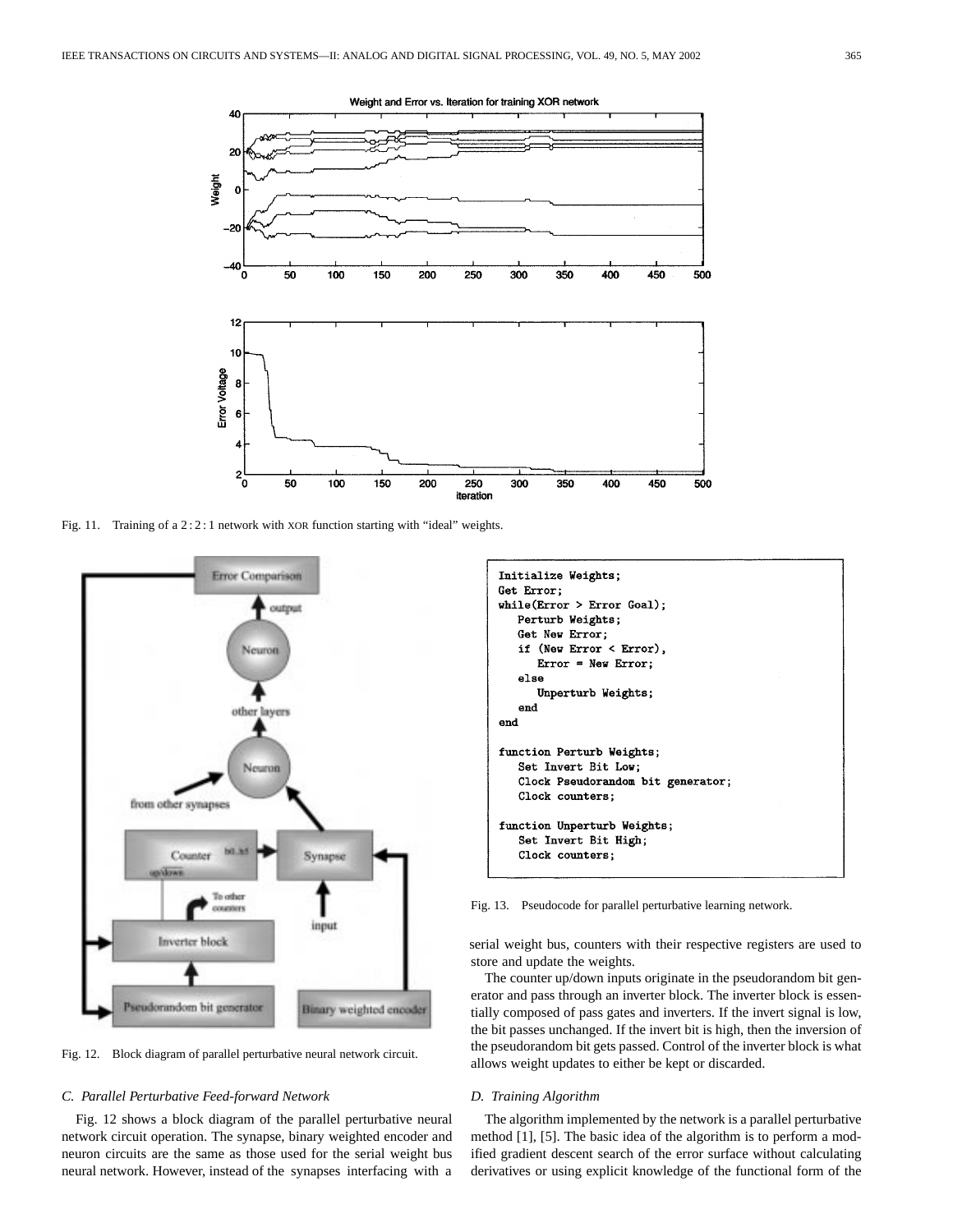

Fig. 14. Training of a 2:1 network with the AND function.

neurons. This is done by applying a set of small perturbations on the weights and measuring the effect on the network error. First, the network error,  $E(\vec{w})$ , is measured with the current weight vector,  $\vec{w}$ . Next, a perturbation vector,  $\overrightarrow{pert}$ , of fixed magnitude, but random sign is applied to the weight vector yielding a new weight vector,  $\vec{w} + \overrightarrow{pert}$ . Afterwards, the effect on the error,  $\Delta E = E(\vec{w} + \overrightarrow{pert}) - E(\vec{w})$ , is measured. If the error decreases then the perturbations are kept and the next iteration is performed. If the error increases, the original weight vector is restored. Thus, the weight update rule is of the following form:

$$
\vec{w}_{t+1} = \begin{cases} \vec{w}_t + \overrightarrow{\text{ pert}_t}, & \text{if } E\left(\vec{w}_t + \overrightarrow{\text{ pert}_t}\right) < E\left(\vec{w}_t\right) \\ \vec{w}_t, & \text{if } E\left(\vec{w}_t + \overrightarrow{\text{ pert}_t}\right) > E\left(\vec{w}_t\right) \end{cases}
$$

The use of this rule may require more iterations compared to some other perturbative weight update rules since it does not perform an actual weight change every iteration and since the weight updates are not scaled with the resulting changes in error. Nevertheless, it significantly simplifies the weight update circuitry. Some means must still be available to apply the weight perturbations; however, this rule does not require additional circuitry to change the weight values proportionately with the error difference, and, instead, relies on the same circuitry for the weight update as for applying the random perturbations. Some extra circuitry is required to remove the perturbations when the error does not decrease, but this merely involves inverting the signs of all of the perturbations and reapplying in order to cancel out the initial perturbation. A pseudocode version of the algorithm is presented in Fig. 13.

#### *E. Error Comparison*

The error comparison section is responsible for calculating the error of the current iteration and interfacing with a control section to implement the algorithm. Both sections could be performed off-chip by using a computer for chip-in-loop training, as was chosen for the current implementation. This allows flexibility in performing the global functions necessary for implementing the training algorithm, while the local functions are performed on chip. However, the control section could be implemented on chip as a standard digital section such as a finite state machine. Also, there are several alternatives for implementing the error comparison on chip. First, the error comparison could simply consist of A/D converters which would then pass the digital information to the control block. Another approach would be to have the error comparison section compare the analog errors directly and then output digital control signals.

# *F. Test Results*

:

A chip implementing the parallel perturbative neural network was fabricated in the same technology and with similar transistor sizing as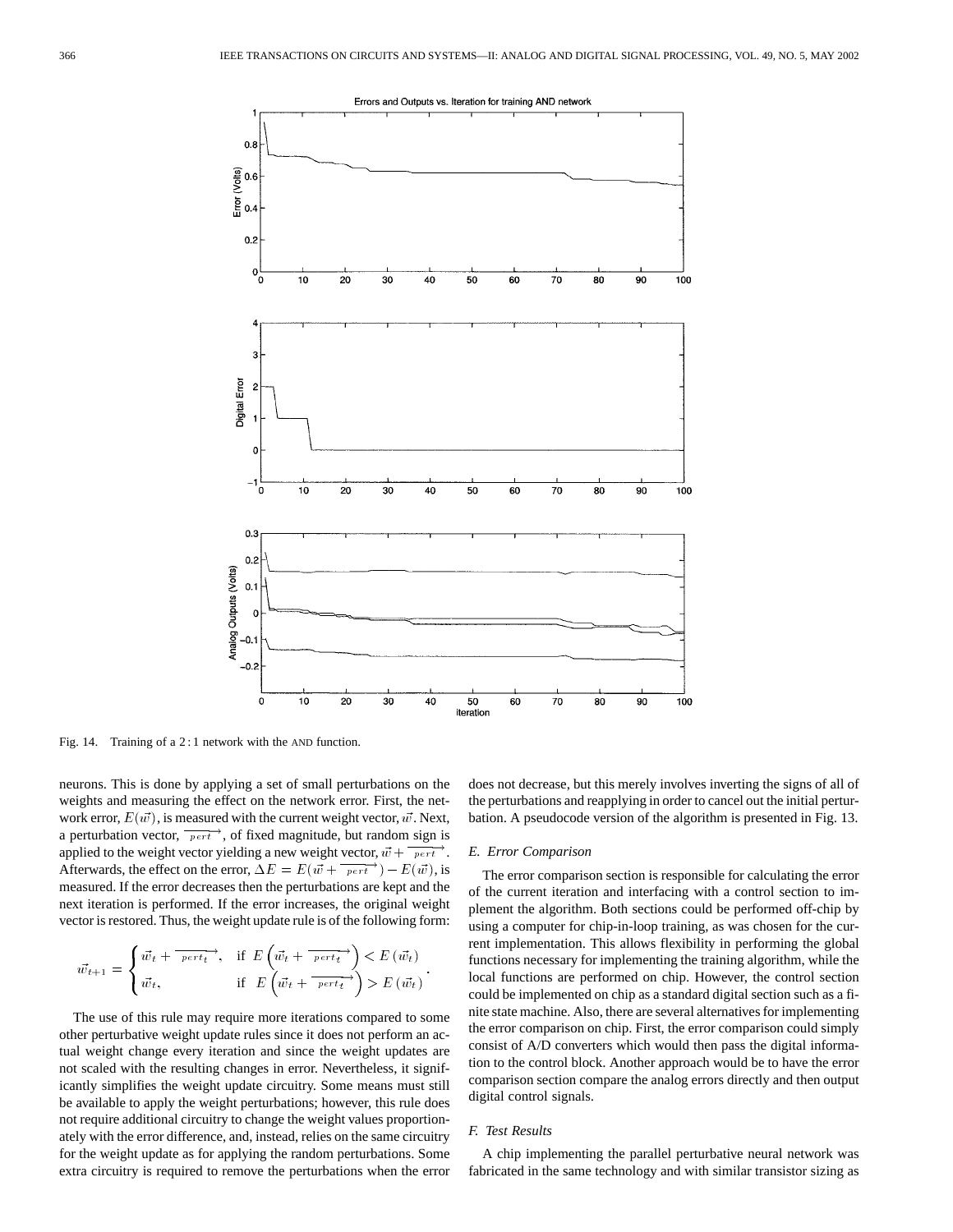

Fig. 15. Training of a 2:2:1 network with the XOR function.

for the previous test chip [19]. The results of some training runs are shown in Figs. 14 and 15. As can be seen from the figures, the network weights slowly converge to a correct solution. The error voltages were taken directly from the voltage output of the output neuron. The error voltages were calculated as a total sum voltage error over all input patterns. The actual output voltage error is arbitrary and depends on the circuit parameters. What is important is that the error goes down. Also shown is a digital error signal that shows the number of input patterns where the network gives the incorrect answer for the output. The network analog output voltage for each pattern is also displayed.

The actual weight values were not made accessible and, thus, are not shown; however, another implementation might also add a serial weight bus to read the weights and to set initial weight values. This would also be useful when pretraining with a computer to initialize the weights in a good location.

Fig. 14 shows the results from a two-input, one-output network learning an AND function. This network has only two synapses and one bias for a total of three weights. The network starts with two incorrect outputs which is to be expected with initial random weights. Since the AND function is a very simple function to learn, after relatively few iterations, all of the outputs are digitally correct. However, the network continues to train and moves the weight vector in order to better match the training outputs.

Fig. 15 shows the results of training a two-input, two-hidden unit, one-output network with the XOR function. Although the error voltage is monotonically decreasing, the digital error occasionally increases. This is because the network weights occasionally transition through a region of reduced analog output error that is used for training, but which actually increases the digital error. This seems to be occasionally necessary for the network to ultimately reach a reduced digital error. The function is essentially learned after only several hundred iterations.

Some of the analog output values occasionally show a large jump from one iteration to another. This occurs when a weight value which is at maximum magnitude overflows and resets to zero. The weights are merely stored in counters, and no special circuitry was added to deal with these overflow conditions. It would require a simple logic block to ensure that if a weight is at maximum magnitude and was incremented, that it would not overflow and reset to zero. However, this circuitry would need to be added to every weight counter and would be an unnecessary increase in size. These overflow conditions should normally not be a problem. Since the algorithm only accepts weight changes that decrease the error, if an overflow and reset on a weight is undesirable, the weight reset will simply be discarded. In fact, the weight reset may occasionally be useful for breaking out of local minima, where a weight value has been pushed up against an edge which leads to a local minima, but a sign flip or significant weight reduction is necessary to reach the